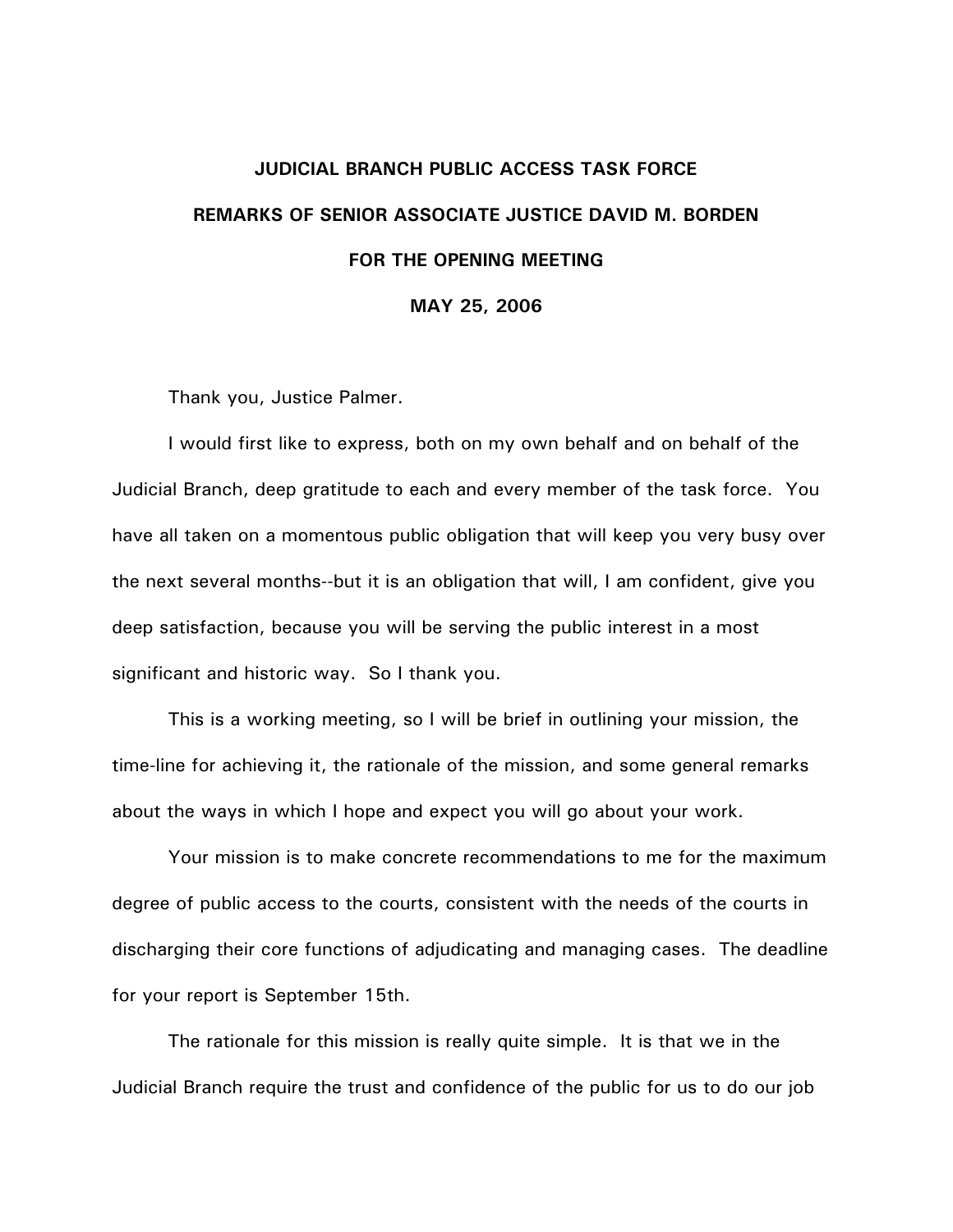properly and effectively--for us to render our judgments and manage the people's judicial business, not only fairly and impartially in fact, but fairly and impartially in appearance--and that, the more transparency and openness with which we do our job, the more likely it is and the more likely it will be that we will command that trust and confidence. We have no power of the purse; we have no powers to enforce our judgments on our own. Thus, in order for our judgments to command public respect and compliance, we must by our own conduct earn that trust and confidence; and we must be confident, and show our confidence, that by being transparent and open, we will demonstrate to the public whom we serve, that we are dispensing justice fairly, impartially, honestly and conscientiously.

 I have been a proud member of this state judiciary for nearly thirty years, and I have sat on all three of its levels: the trial court; the intermediate appellate court; and for the past sixteen years on the Supreme Court. I know, from my own experience, that, in the main, we in the state judiciary--the trial judges in the trenches, so to speak, those of us on the appellate levels, and the very able staff of the Judicial Branch--do perform our respective jobs with distinction and honor.

 Does this mean that there have never been instances that would be awkward and embarrassing if disclosed publicly? No, of course not. Does this mean that there have never been instances that, when disclosed, have justifiably brought criticism to us? No, it does not. But it does mean that, in the overwhelming main, we do perform with honor, and that, accordingly, we should have nothing to hide. To the maximum degree possible, we should work in the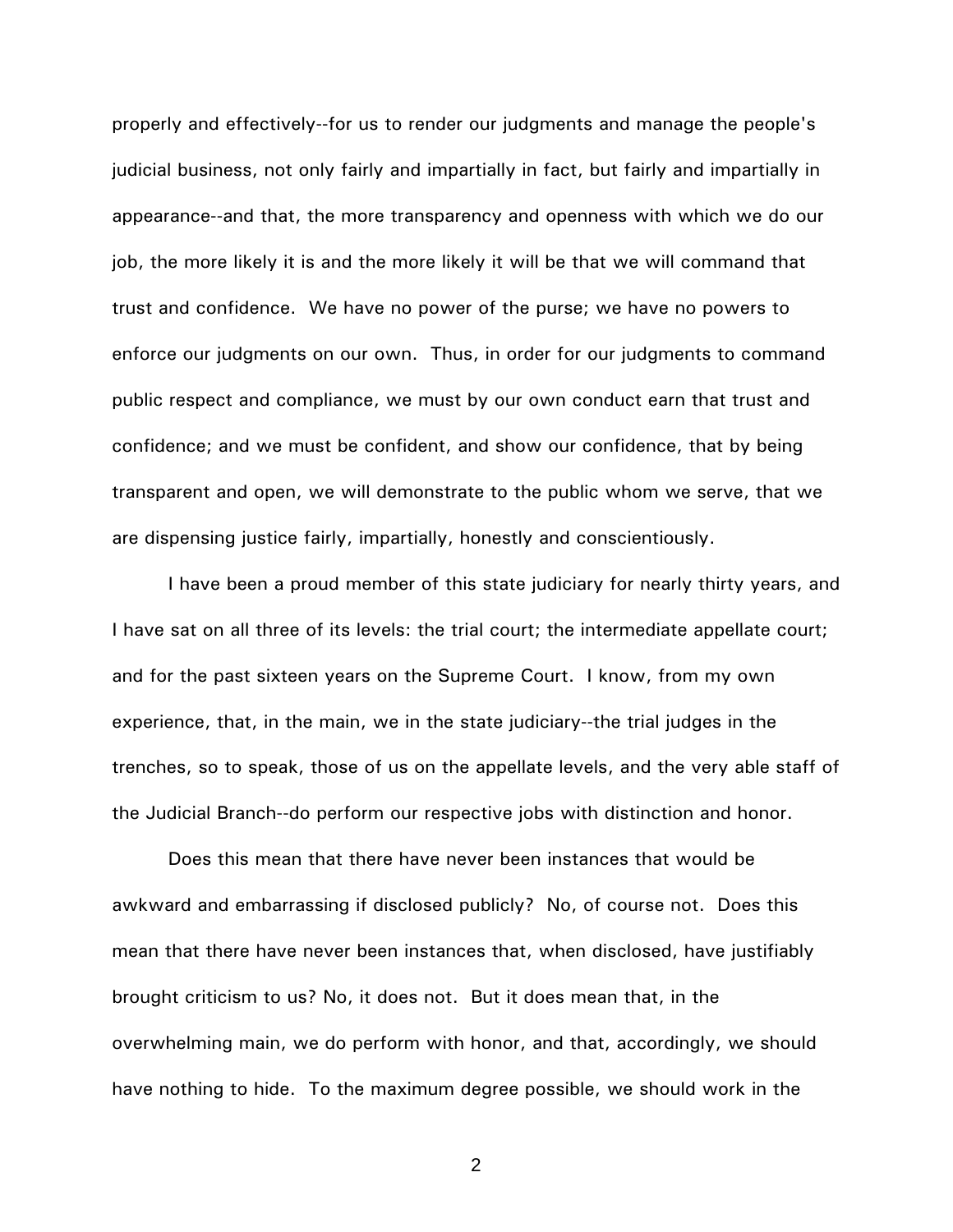daylight so that the public will have the opportunity to scrutinize our work as one means of public accountability for the trust that we hold. We have much to share with the public that is deserving of respect.

 So I repeat: the more transparency and openness with which we do our jobs, the greater the degree of trust, confidence and respect the public will have in us, because the public will see what I have seen: that the judiciary--both judges and staff--does perform its job properly. And, of course, the public has a strong and legitimate interest in such transparency and openness. That is why I have asked you to serve.

 On the other side of the scale, however, are other values that you will have to consider. Transparency and openness must always be balanced against other legitimate interests, such as legitimate expectations of privacy, legitimate concerns for security, and legitimate needs of confidentiality. To take just one example, which we in the Branch will have to face in the not too distant future, consider the fact that open, on-line access to all electronically filed judicial records may mean- in, say, credit card collection cases--open, on-line access to private individuals' social security numbers, dates of birth, credit card numbers, and even bank account numbers and related information. That would increase dramatically the risk of judicial records being a ready vehicle for identity theft. I do not suggest that this is inevitable, or that this problem is not solvable by appropriate judicial rules and use of technology; I only give this example to suggest that each issue must be approached carefully and thoughtfully, and with consideration of all of the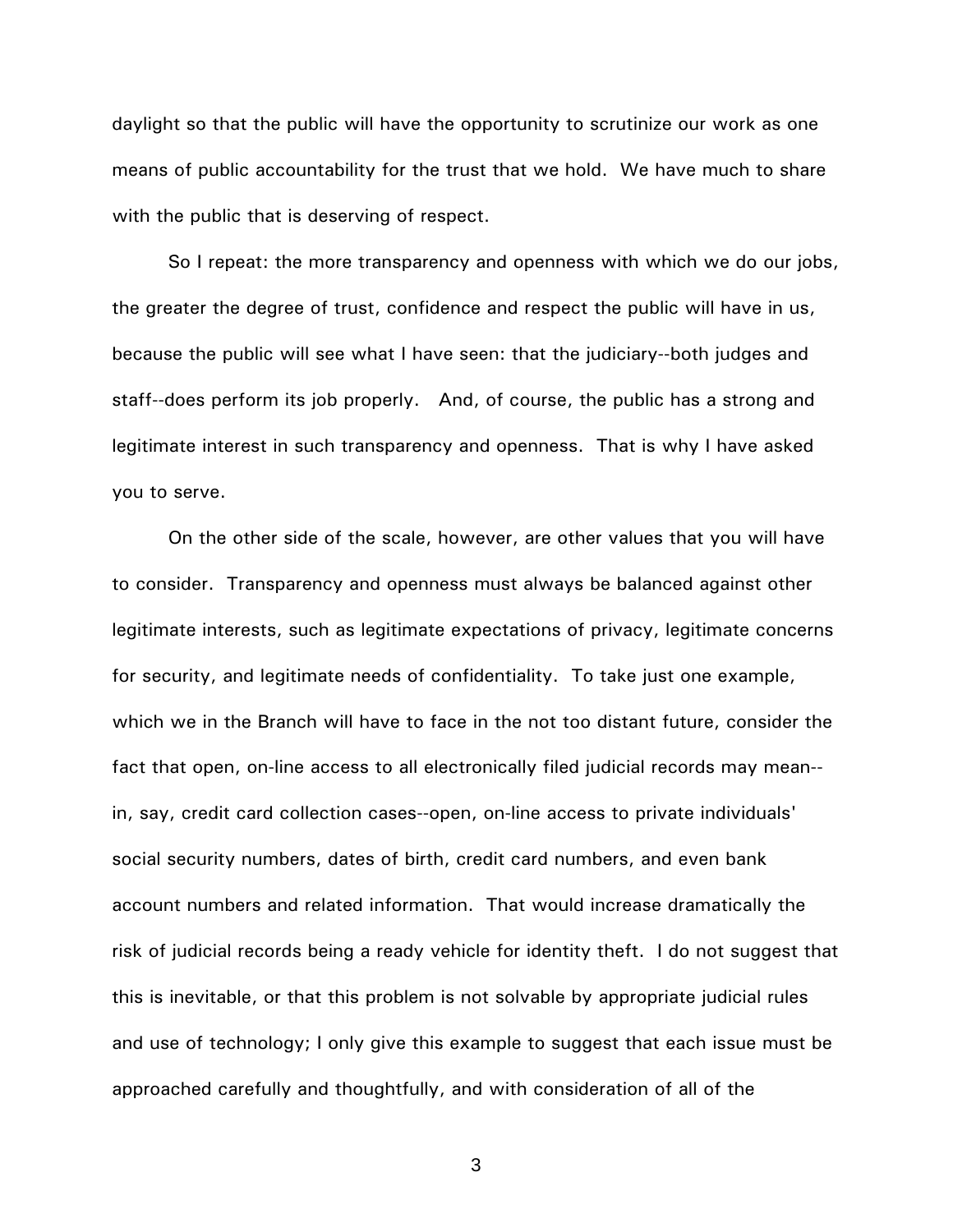legitimate interests.

 I want you to understand that the Judicial Branch is fully committed to this mission. You will have the complete support of the administrative staff of the Branch. Your recommendations will not be simply placed on a shelf; they will be taken very seriously. The work I am asking you to do is of the highest priority for the Judicial Branch.

 With these general thoughts in mind, I'd like to turn briefly to the three specific areas of access to judicial records, meetings and proceedings that I charge you with addressing.

 The first area is the easiest. I ask you to identify those matters that are already open and accessible to the public, but which the public may not know are accessible and, therefore, the public may simply assume are confidential. In this connection, moreover, I charge you with identifying and making specific recommendations for ways in which that accessibility may be rendered easier. Your task force staff has already begun this process of identification.

 The second area is more difficult. I ask you to identify those matters that are not currently open and accessible to the public but which should be open and accessible, either in whole or in part, and to make specific recommendations for the maximum degree of public accessibility to them. Again, in identifying these matters and making those recommendations, you should be mindful of both sides of the equation, and balance all of the interests to serve the larger public interest. In drawing that equation, however, you should keep in mind that, although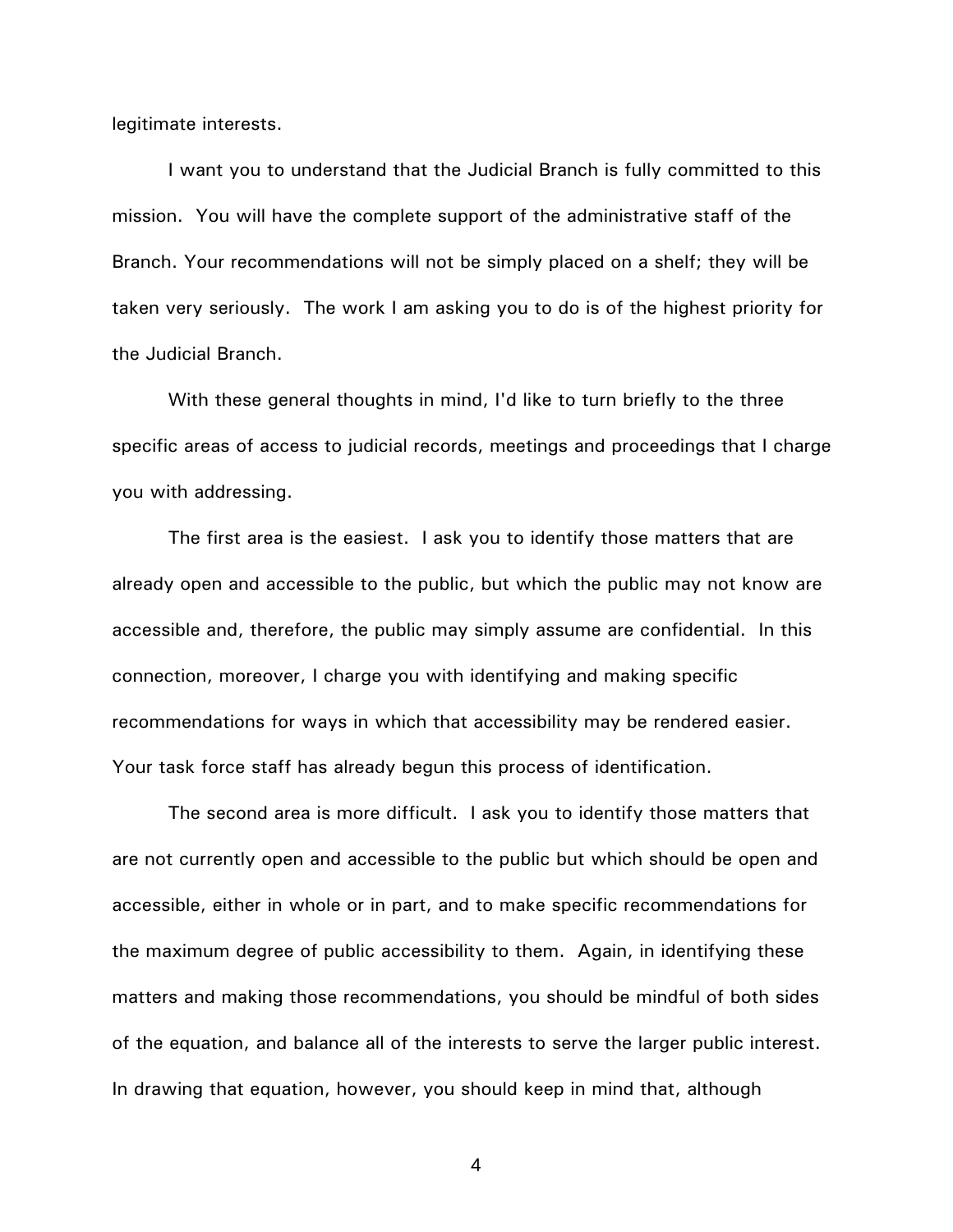confidentiality will sometimes be necessary, awkwardness and embarrassment are not legitimate bases for confidentiality.

 The third area for your consideration is to identify those questions that loom in the foreseeable future. Answering these questions will in all likelihood require more time than is available for this task force. Therefore, in this area, I do not necessarily expect you to make any concrete recommendations--but simply to identify those issues that we in the Branch may, or may not, have already thought about, but which we should be thinking about. The example I gave earlier about on-line accessibility to case-specific information, and the risk of identity theft, would probably be one of these looming questions.

 These are three very fruitful areas of inquiry--and, if you are not careful, they could be too fruitful. By that I mean that you will have to prioritize your inquiries, lest you find that you have asked more questions than you can thoughtfully answer. In other words, do not attempt to answer all of the questions that you raise. If you attempt to do that, you will either fail to return with a report on September 15th, or you will return with a report that will only skim the surfaces of your questions.

 Instead, I ask you to return with a report that focuses on what can be done now--either by administrative action, by rule change, or by recommendations for legislation. Please do not try to do too much; try, instead, to recommend what can be accomplished in the short term, and to identify what must be considered in the longer term.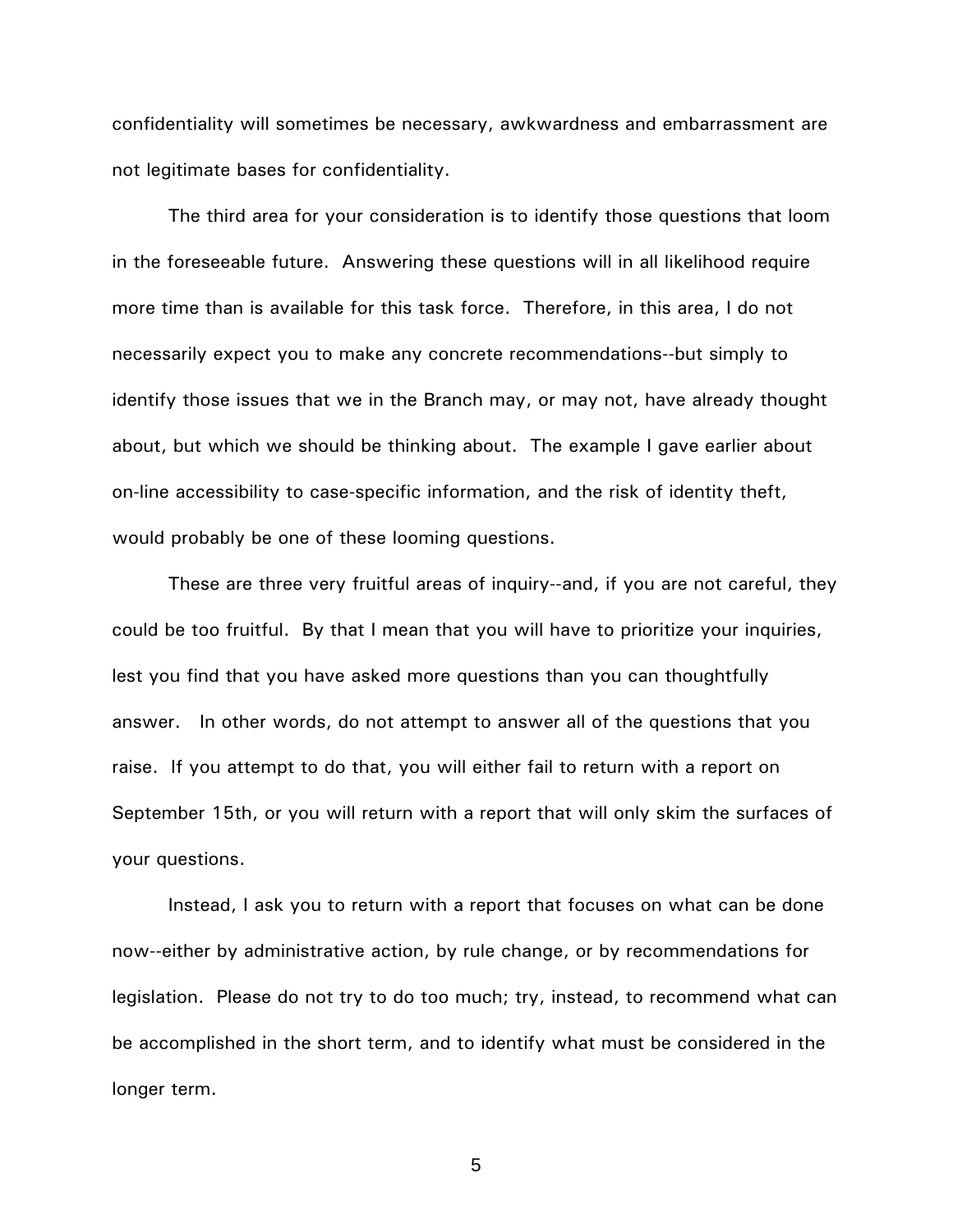I'd now like to turn to a brief discussion of what I think will be one of your most important tasks, and that is the attitude with which you approach your work on this task force. I hope and expect that you will work as a team. As we all know, the value of any product of a group effort is directly proportional to the degree to which the individual members of the group are willing to work together- cooperatively--rather than primarily as a group of individuals.

 Each of you has been asked to serve on this task force because of your experience, your expertise and your demonstrated good judgment. Each of you comes from a particular professional background. I hope and expect that, in addressing the very difficult and complex questions that you will face, you will bring to bear that particular experience and expertise.

 But I also hope and expect that you will not permit your particular background to drive your ultimate decision-making in the public interest. I ask you, in reaching your decisions, to take off your professional hats and address each question, not from the vantage point of a judge or a newsperson or a lawyer representing the media, but from the vantage point of the public interest, informed, however, by your own expertise and experience. You all have much to teach each other and to learn from each other. I ask only that you do so, and that you take to heart what you learn from your colleagues.

 This is a most serious and important undertaking. This is one of those rare moments that afford the opportunity to make positive institutional and cultural change in our judicial system. I firmly believe that it can be historic in its final